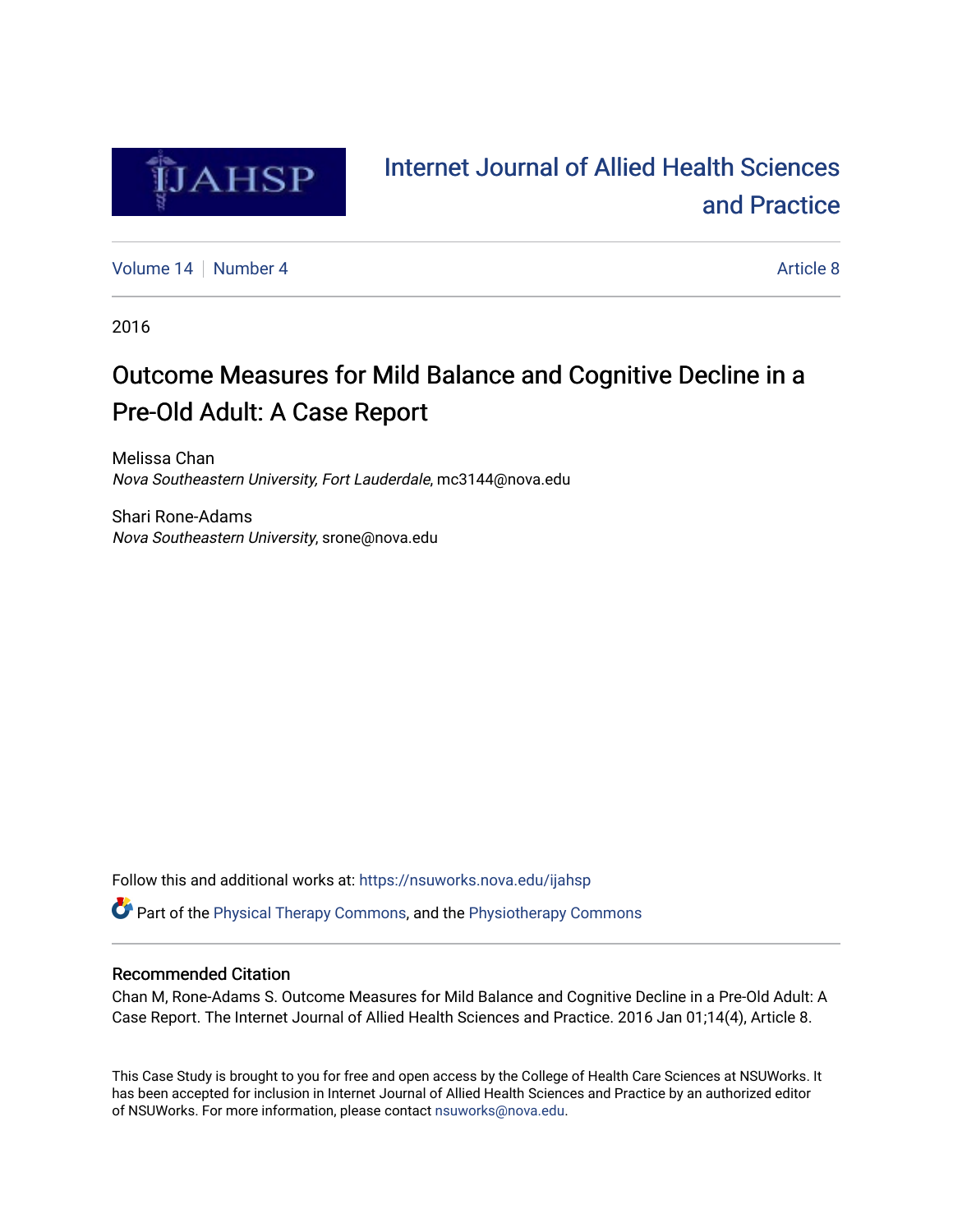## Outcome Measures for Mild Balance and Cognitive Decline in a Pre-Old Adult: A Case Report

## Abstract

Background and Purpose. Early detection and treatment of age-related decline, particularly balance and cognition, are increasingly being emphasized in current research. However, the majority of research on older adults focuses on participants who are 65 years and older. For individuals who are 60-64 years old, this is an age range where they may or may not be considered an older adult. This poses a problem applying the results of these studies to pre-old adults to accurately diagnose, measure and classify risk in the areas of cognition and balance. Case Description. The patient is a 61-year-old woman with a clinical diagnosis of osteoporosis. She has had 5 falls and near-falls in the past year. She also experiences memory problems, which sometimes affects her ability to plan and organize her schedule. She is otherwise well, with no limits to participation. Outcomes Assessment. Frequently used clinical tools to assess for mild balance and cognitive deficits were performed in order to detect diagnosis and/or classify risk. A total of 14 tools related to balance and falls, and 4 tools related to cognition were chosen. Results. Of the assessment tools used, only the Mini Balance Evaluation Systems Test (Mini BESTest), High Level Mobility Assessment Test (HiMAT), and the Falls Efficacy Scale- International (FES-I) were able to identify and classify risk of fall and/or balance deficits. Of the cognitive tools performed, only the Montreal Cognitive Assessment (MoCA) produced abnormal results, suggesting cognitive decline. Conclusions. Many of the frequently used clinical assessment tools were unable to identify falls history and balance deficits in this patient. In view of the lack of sensitivity in balance assessment tools in pre-old adults and the multiple factors associated with falls risk, it is difficult to conclusively determine if she does have balance deficits and to quantify her risk of future falls. Cognitive screening in this patient suggests that an algorithmic approach using the Mini Mental State Examination (MMSE) and the MoCA may be effective in screening for mild cognitive impairment (MCI). More research should be directed towards the development and validation of sensitive instruments to detect mild balance deficits and screening for MCI, especially in the pre-old adult.

## Author Bio(s)

Melissa Chan, PT, is a licensed physical therapist in Singapore. She is currently a student in the Transition-Doctor of Physical Therapy Program at Nova Southeastern University, Fort Lauderdale.

Shari Rone-Adams, PT, MHSA, DBA, is the Chair and Associate Professor in the Physical Therapy Department at Nova Southeastern University, Fort Lauderdale. Dr. Rone-Adams is a member of the Alpha Eta National Honor Society, Nu Sigma Upsilon Chapter. She has also completed the APTA's Clinical Instructional Education and Credentialing Program and is a Credentialed Clinical Instructor.

## Acknowledgements

The authors would like to thank all staff at the Nova Southeastern University Transition-Doctor of Physical Therapy Program for their continual guidance and support.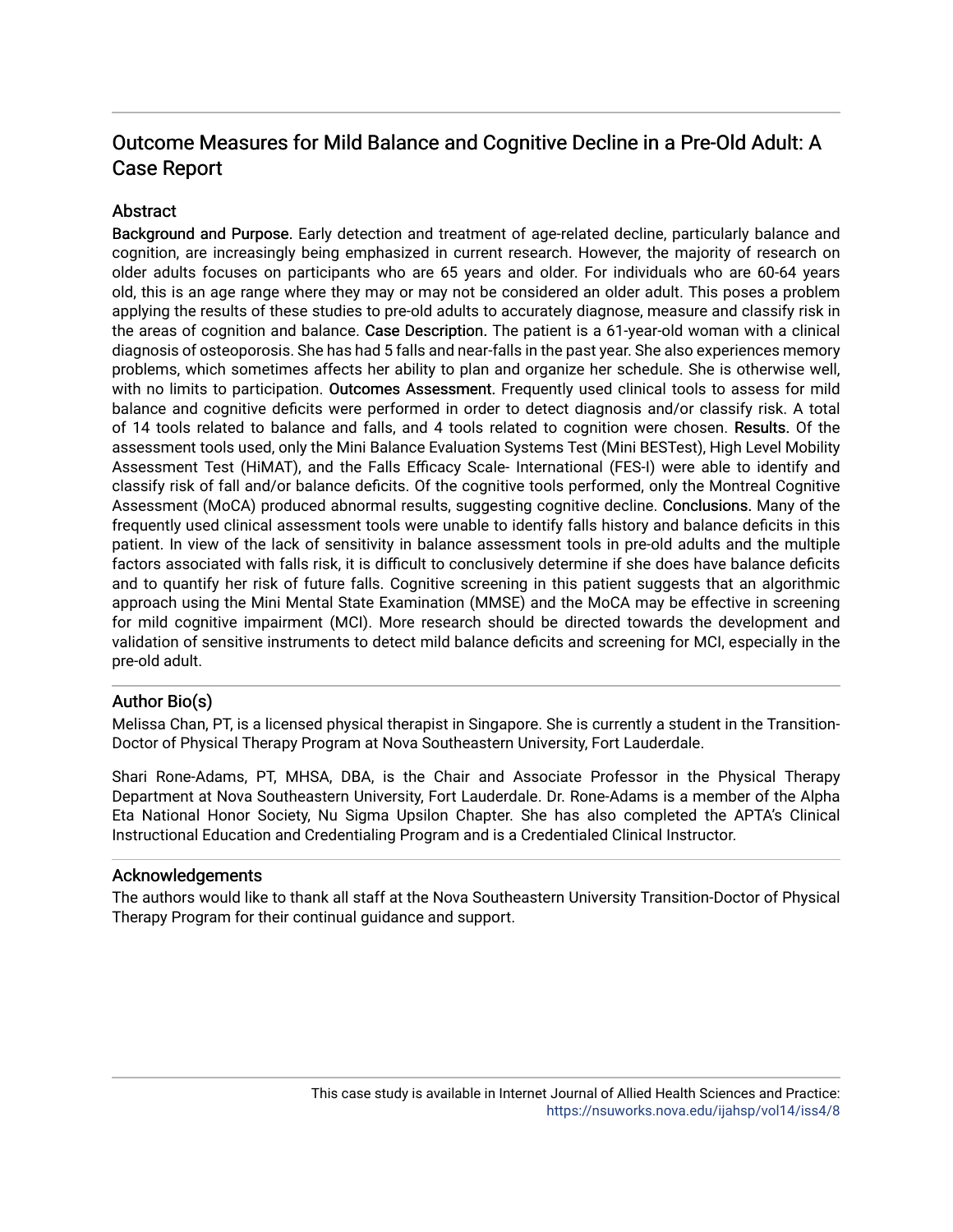

The Internet Journal of Allied Health Sciences and Practice *Dedicated to allied health professional practice and education* **Vol. 14 No. 4 ISSN 1540-580X**

## Outcome Measures for Mild Balance and Cognitive Decline in a Pre-Old Adult: A Case Report

Melissa Chan, PT Shari Rone-Adams, PT, MHSA, DBA

Nova Southeastern University

United States

#### **ABSTRACT**

**Background and Purpose.** Early detection and treatment of age-related decline, particularly balance and cognition, are increasingly being emphasized in current research. However, the majority of research on older adults focuses on participants who are 65 years and older. For individuals who are 60-64 years old, this is an age range where they may or may not be considered an older adult. This poses a problem applying the results of these studies to pre-old adults to accurately diagnose, measure and classify risk in the areas of cognition and balance. **Case Description.** The patient is a 61-year-old woman with a clinical diagnosis of osteoporosis. She has had 5 falls and near-falls in the past year. She also experiences memory problems, which sometimes affects her ability to plan and organize her schedule. She is otherwise well, with no limits to participation. **Outcomes Assessment.** Frequently used clinical tools to assess for mild balance and cognitive deficits were performed in order to detect diagnosis and/or classify risk. A total of 14 tools related to balance and falls, and 4 tools related to cognition were chosen. **Results.** Of the assessment tools used, only the Mini Balance Evaluation Systems Test (Mini BESTest), High Level Mobility Assessment Test (HiMAT), and the Falls Efficacy Scale-International (FES-I) were able to identify and classify risk of fall and/or balance deficits. Of the cognitive tools performed, only the Montreal Cognitive Assessment (MoCA) produced abnormal results, suggesting cognitive decline. **Conclusions.** Many of the frequently used clinical assessment tools were unable to identify falls history and balance deficits in this patient. In view of the lack of sensitivity in balance assessment tools in pre-old adults and the multiple factors associated with falls risk, it is difficult to conclusively determine if she does have balance deficits and to quantify her risk of future falls. Cognitive screening in this patient suggests that an algorithmic approach using the Mini Mental State Examination (MMSE) and the MoCA may be effective in screening for mild cognitive impairment (MCI). More research should be directed towards the development and validation of sensitive instruments to detect mild balance deficits and screening for MCI, especially in the pre-old adult.

#### **INTRODUCTION**

In the wave of the silver generation, increasing emphasis is being placed on the importance of early detection and treatment of age-related decline. Two areas of particular concern are cognition and balance. These are key factors influencing an individual's ability to remain independent in living and functioning and are topics of great interest in current research. However, a large proportion of current research has been performed on individual's age 65 years and older. This constitutes the definition of an "older adult" in many high-resourced countries who use this cut-off to identify eligibility for financial and healthcare benefits.1,2 Yet, the definition of an older adult according to the United Nations is 60 years and older.<sup>1</sup>

Recently, there have been emerging trends in acknowledging that the concept of ageing should not be restricted to chronological age alone, but should consider all characteristics of ageing, such as disability, health, remaining life expectancy, and cognitive functioning.<sup>3</sup> This highlights an issue of concern: persons between 60-64 years old appear to fall under a category that is often ignored by the medical and research communities because they are perceived to be too young for a geriatric population, but too old to be considered middle-aged in research contexts. Yet, it is not unusual that many of these individuals who fall within this age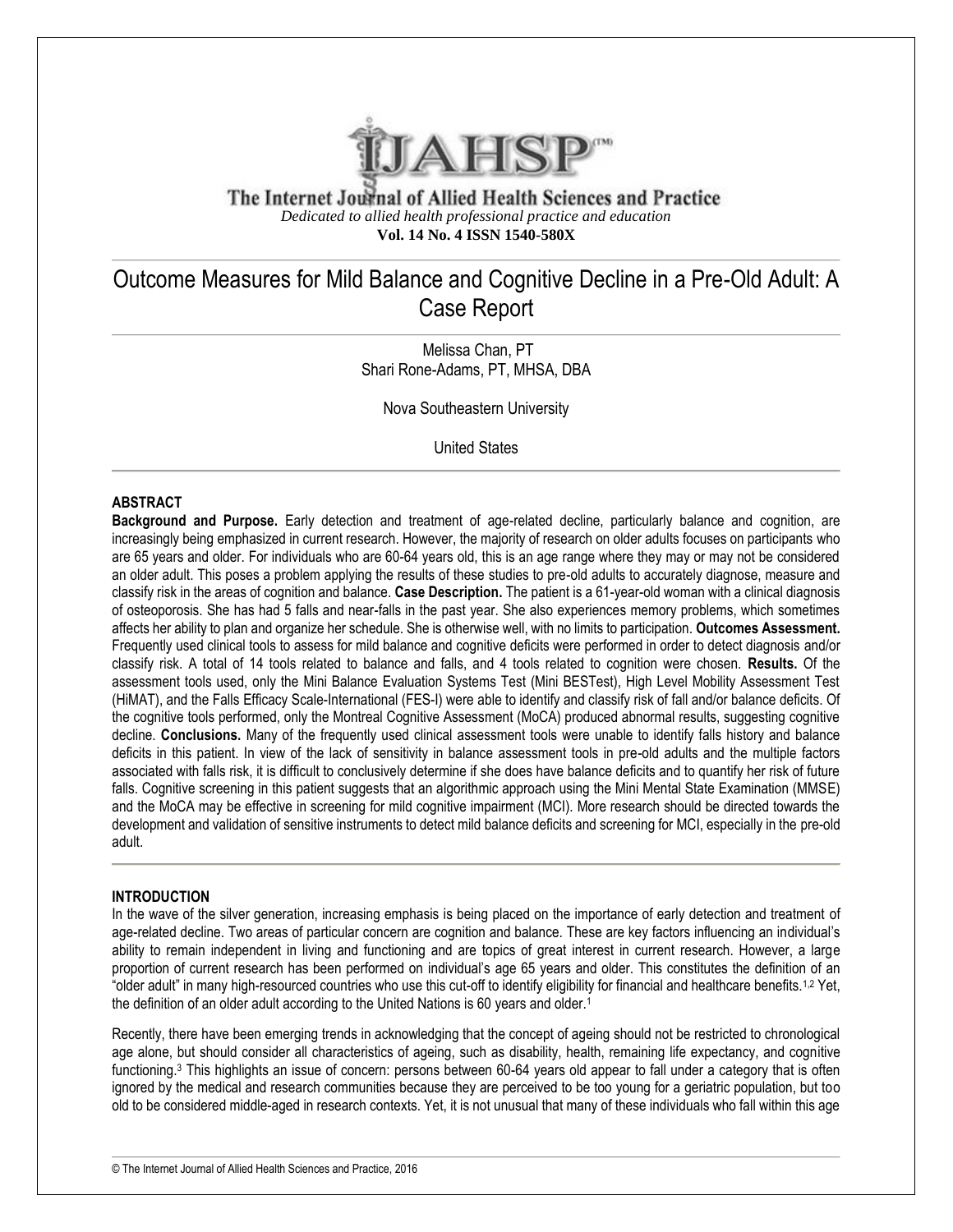range already begin to exhibit age-related decline, which is a reflection of the aforementioned emerging concepts of ageing.<sup>3</sup> This only serves to further support the relevance of early intervention programs in this group of older adults. Despite this, there is little research on the diagnosis and classification of all risk for this group of at-risk individuals who will eventually contribute to a growing base of chronic consumers of the healthcare system.

The term "young-old" has been used to describe individuals whose age falls within the range of 65-75 years.<sup>4</sup> As a topic of interest and for the purpose of this report, the term "pre-old adult" will henceforth refer to individuals within the age range of 60-64 years, to identify this group that is often left out in the literature.

Balance, which is known to be controlled by extremely complex mechanisms, is but one factor in predicting falls risk.<sup>5,6,7</sup> Nonetheless, gait and balance have proven to be consistently correlated with falls and are collectively the second highest causative factor, hence it remains a focal point of both researchers and clinicians alike.<sup>8</sup> Recently, compelling evidence has also linked cognitive function with gait and balance, further demonstrating the multi-faceted relationships between these factors of age-related decline.<sup>6</sup> Yet, precisely because of the complex nature of balance, it is difficult to identify and quantify mild deficits using a single clinical tool.<sup>5</sup> This challenge is further compounded in a high-level functioning individual who has not yet reached the definitive threshold of an ageing adult, since many of the validation studies for clinical assessment tools often use the cut-off age of 65 years for their participants.<sup>5,6</sup> This poses a problem to applying the results of these studies to pre-old adults to accurately diagnose, measure and classify risk.

Given that cognition directly impacts a patient's ability to participate in physical therapy (PT), as well as increasing evidence that cognition affects gait and balance, it is imperative that therapists have the tools to accurately screen for cognitive deficits.<sup>6</sup> However, in a similar light to balance assessment, there is no single best screening tool for cognitive decline, although a few instruments have proven to be consistently popular in the literature and in practice.<sup>9</sup> It is now generally recognized that the transition between normal cognition and early dementia is a clinical entity known as mild cognitive impairment (MCI).<sup>10</sup> Although the specific characteristics and criteria of MCI have yet to be conclusively agreed upon, a main sign is reduced memory performance.10,11 Because of the variability of symptoms and the validity and reliability of individual cognitive tools, diagnosing MCI can be a very challenging process.<sup>10</sup> This subsequently presents a major barrier to selecting appropriate and accurate screening tools for MCI.

Detecting deficits is the first and crucial step to planning for and implementing intervention strategies. Failure to accurately identify deficits in a patient compromises the management plan and hence, can adversely impact prognosis. This case report aims to explore and demonstrate the challenges in detecting mild balance deficits and MCI in a pre-old adult from a PT perspective. Emphasis will be placed on the clinical utility and comparison of frequently used, functional, and validated assessment tools to screen for mild balance and cognitive deficits. Each of these tools will be described in Table 1. A brief outline of PT management plans will also be discussed.

#### **CASE DESCRIPTION**

#### **History & Background**

The patient is a 61-year-old woman diagnosed with osteoporosis, chronic gastritis, high cholesterol, and occasional lower back pain due to vertebral degenerative changes. She is a homemaker and looks after her young grandchildren, in addition to providing administrative assistance to her business-owner husband. She performs light household chores, walks in the community without limitations, and frequently travels overseas. Her medication list includes risedronate and esomeprazole, as well as calcium and vitamin D supplements.

This patient has never been formally referred to PT as her problems have not been deemed serious enough to warrant intervention. However, she agreed to this assessment that was offered mainly in lieu of her falls and cognitive history, in order to investigate potential deficits.

#### **Falls History**

In the past year, the patient has had 2 falls and 3 near-falls. In two of these incidents, she was tripped or caught from behind by wheelchair users while out in the community. In these cases, she was unable to adequately arrest her imbalance through compensative mechanisms after wheelchairs had caught on her shoes from behind, resulting in 1 fall and 1 near-fall. In the other three events, she had lost balance: once at home on steps; twice in the community from experiencing imaginary thresholds and feeling "off-balance." She describes these experiences as "feeling as though something is in the way" and thus she takes an extralarge or high step where it was not necessary. This resulted in internal perturbations that she was unable to recover from, resulting in 1 fall and 2 near-falls. None of the falls or near-falls resulted in injury requiring medical treatment.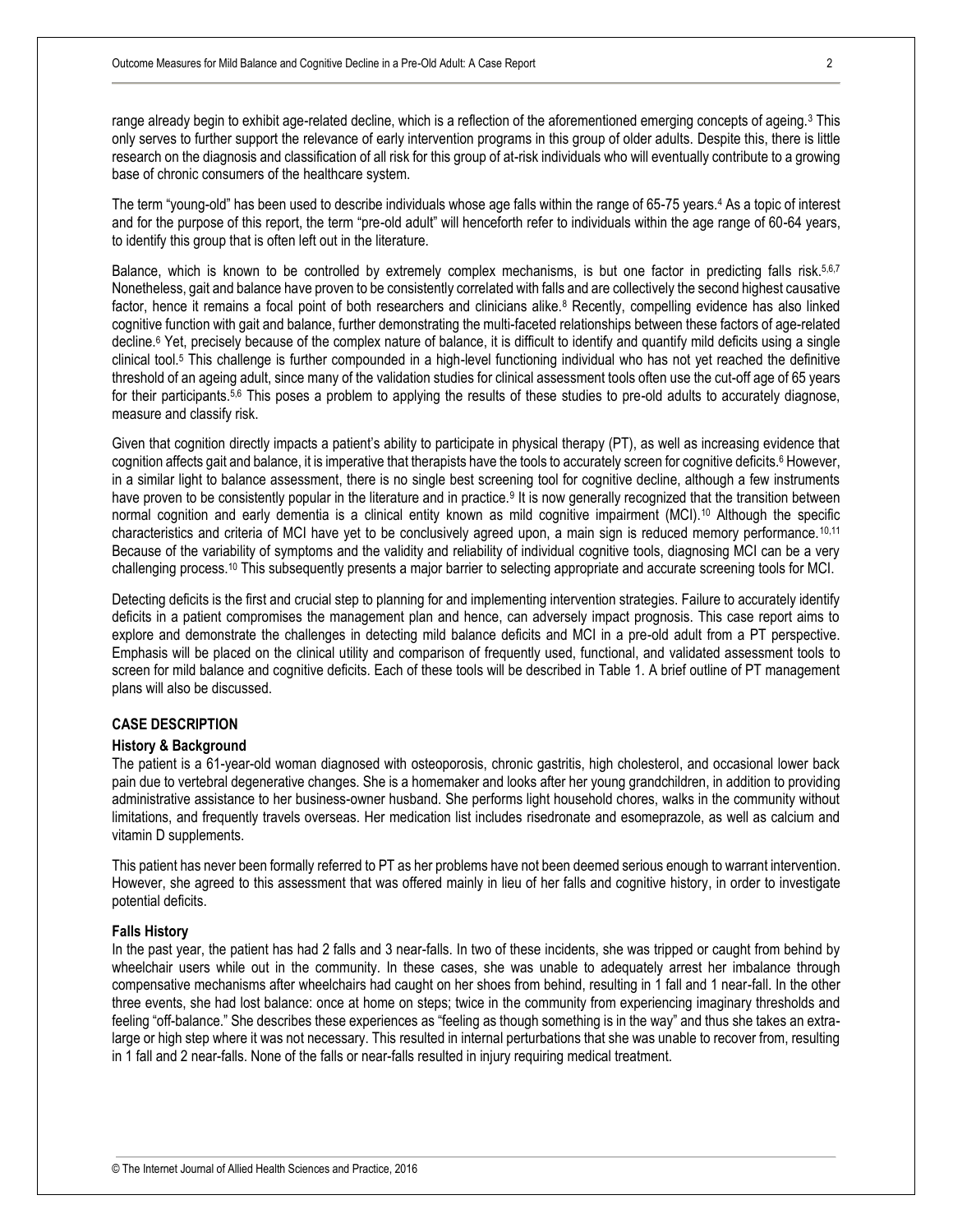#### **Cognitive Symptoms**

The patient reports experiencing poor short-term memory and occasional difficulty with maintaining her schedules in recent years. This sometimes results in conflict with her family members since she tends to forget prior engagements, which affects her ability to organize and plan activities. She is still able to manage her finances, medical appointments, and medications independently.

#### **Physical Examination**

The patient is able to perform all functional activities independently and safely. She is able to walk on flat ground steadily and safely without aid, even in various footwear, including high heels. She is able to walk up and down the stairs without rail support using a reciprocal gait pattern. Gross motor strength is 5/5 on the manual muscle testing (MMT) scale for all extremities. Range of motion for all major joints are within normal limits, including trunk forward flexion and extension, and posture appears normal. Light touch sensation and sharp/dull testing is normal. Proprioception testing to the hips, knees, ankles, and first metatarsal joint is normal. There are no complaints of pain or discomfort on examination.

#### **Disablement Model**

The International Classification of Function, Disability and Health (ICF) model is often used to identify and highlight areas of concern for the clinician.<sup>12</sup> The patient's pertinent problems are outlined in Figure 1.



Given that the patient is able to continue daily functional activities and has no limitations to participation, the focus of her problems is on detection of risk factors for future impairment or disability. The largest concern from a PT perspective is her history of and risk of falls. This is especially significant for her as the risk of serious injury and fracture from a fall is increased in patients with osteoporosis, particularly in the presence of falls history.<sup>13</sup> Additionally, screening for MCI is crucial for implementation of strategies and interventions that may delay progress to more serious conditions such as dementia, or to facilitate planning for the future.<sup>14</sup> As discussed previously, the key issue with assessing mild balance and cognitive deficits in this patient surrounds the selection and application of valid clinical tools. Cut-off scores for these assessment tools may not accurately discriminate this patient's results due to the age difference from participants in the validation studies, and thus would affect the specificity and sensitivity of the tool when performed on this patient. This would directly impact whether or not the patient receives therapeutic intervention and subsequently, affect prognosis. With regards to cognition, evidence of decline would impact the PT's decision to refer the patient for formal medical diagnosis and appropriate treatment.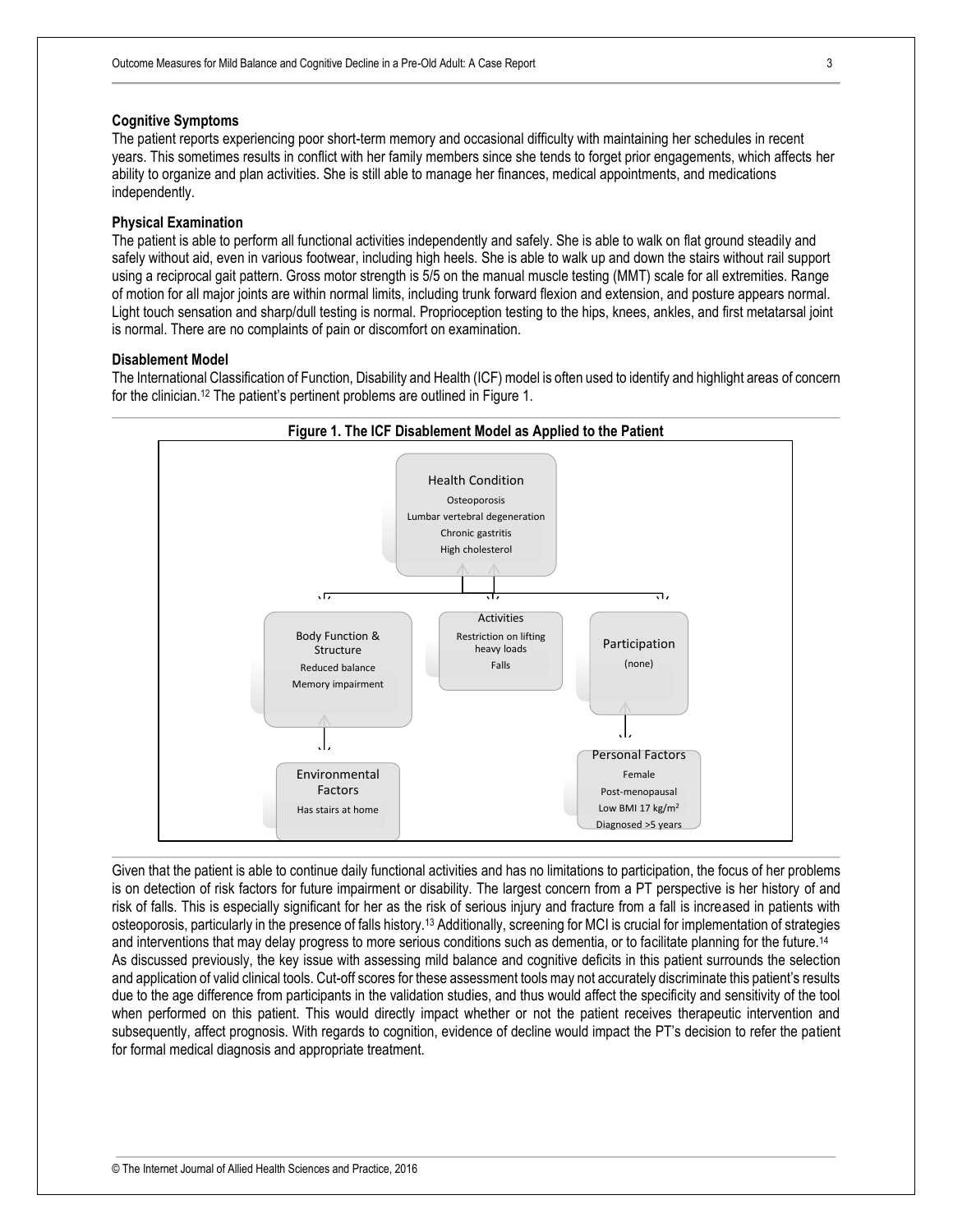### **ASSESSMENT USING CLINICAL OUTCOME MEASURES**

Assessment tools were considered based on clinical relevance and established use in research. In accordance with viewing the patient from a diagnostic and functional perspective, outcomes specific to and targeting osteoporosis, such as spinal curvature and postural assessments, are beyond the scope of this paper and will not be explored in detail. Balance assessment tools that focus on dynamic balance and have the ability to classify falls risk were selected. In the majority of these tools, risk of fall is inferred from the presence of balance deficits. In cases where clinical tools were revisions of previous versions, the more updated or valid one was used, such as where the Functional Gait Assessment was preferred over the Dynamic Gait Index.

Self-reported scales of fear of falling were performed to assess for functional limitation and to demonstrate potential correlation with objective balance outcomes.<sup>5</sup> Outcomes measuring lower limb strength were also included as part of a comprehensive assessment relating to factors associated with higher falls risk.<sup>8</sup>

| Table 1. Description of Balance and Cognitive Assessments Used |                                                                                                                                                                                                                                                                                                                                                  |  |  |  |  |
|----------------------------------------------------------------|--------------------------------------------------------------------------------------------------------------------------------------------------------------------------------------------------------------------------------------------------------------------------------------------------------------------------------------------------|--|--|--|--|
| <b>Outcome Measure</b>                                         | <b>Description</b>                                                                                                                                                                                                                                                                                                                               |  |  |  |  |
| <b>Balance - Performance</b>                                   |                                                                                                                                                                                                                                                                                                                                                  |  |  |  |  |
| TUG <sub>15</sub>                                              | The TUG examines functional mobility and has correlation with independence in activities of<br>daily living and gait speed in older adults. The subject is required to stand up from a chair, walk<br>3m, walk back, and sit down is recorded.                                                                                                   |  |  |  |  |
| <b>SLS16</b>                                                   | Shorter single leg stance time is associated with a history of falling in older adults. The subject<br>is asked to stand on one foot while keeping the legs from touching. The total time until the subject<br>shifts the stance foot or places the lifted foot on the floor is recorded. The best time from 3 trials<br>is usually recorded.    |  |  |  |  |
| <b>FRT17</b>                                                   | The FRT assesses stability by measuring the maximum distance the subject can reach with the<br>arms while standing in a fixed position. The average of 3 trials is usually recorded.                                                                                                                                                             |  |  |  |  |
| FSST <sup>18</sup>                                             | The FSST tests two aspects of balance: the ability to step over low objects, and the ability to<br>step quickly in different directions. The test is performed by laying two canes in a cross on the<br>floor and having the subject step in a clockwise, then anti-clockwise direction. The total time to<br>complete the sequence is recorded. |  |  |  |  |
| BBS <sup>19</sup>                                              | The BBS is a 14-item measure of mostly static balance, and is associated with falls risk in older<br>adults. Transfers, turning, the FRT, and the SLS are some of the components tested.                                                                                                                                                         |  |  |  |  |
| mCTSIB <sup>20</sup>                                           | The mCTSIB is a modified version of the CTSIB and examines postural control under different<br>sensory conditions. The subject is timed for each condition and the average of 3 trials are<br>recorded.                                                                                                                                          |  |  |  |  |
| FGA <sup>21</sup>                                              | The FGA is a 10-item test that assess stability during various walking tasks. It was modified from<br>the Dynamic Gait Index to improve reliability and reduce the ceiling effect.                                                                                                                                                               |  |  |  |  |
| <b>Tinetti POMA<sup>22</sup></b>                               | The POMA is a 16-item test that assess postural stability and gait. In the POMA-B (Balance),<br>the subject is tested on several transfer tasks associated with activities of daily living. In the<br>POMA-G (Gait), the subject's gait pattern is examined. Results from each category are summed<br>up to give the POMA-T (Total) score.       |  |  |  |  |
| FAB <sup>23</sup>                                              | The FAB is a 10-item scale that assesses various dimensions of balance. These include static<br>and dynamic balance activities performed in different sensory environments.                                                                                                                                                                      |  |  |  |  |
| Mini-BESTest <sup>24</sup>                                     | The Mini-BESTest is a 14-item test that is a shortened version of the BESTest. It assesses<br>important aspects of dynamic balance, including postural response to perturbation and gait<br>stability.                                                                                                                                           |  |  |  |  |
| HIMAT <sup>25</sup>                                            | The HiMAT is a 13-item test of high level mobility originally developed for patients with traumatic<br>brain injury. It assesses the subject's performance on items such as walking, running, skipping,<br>and bounding.                                                                                                                         |  |  |  |  |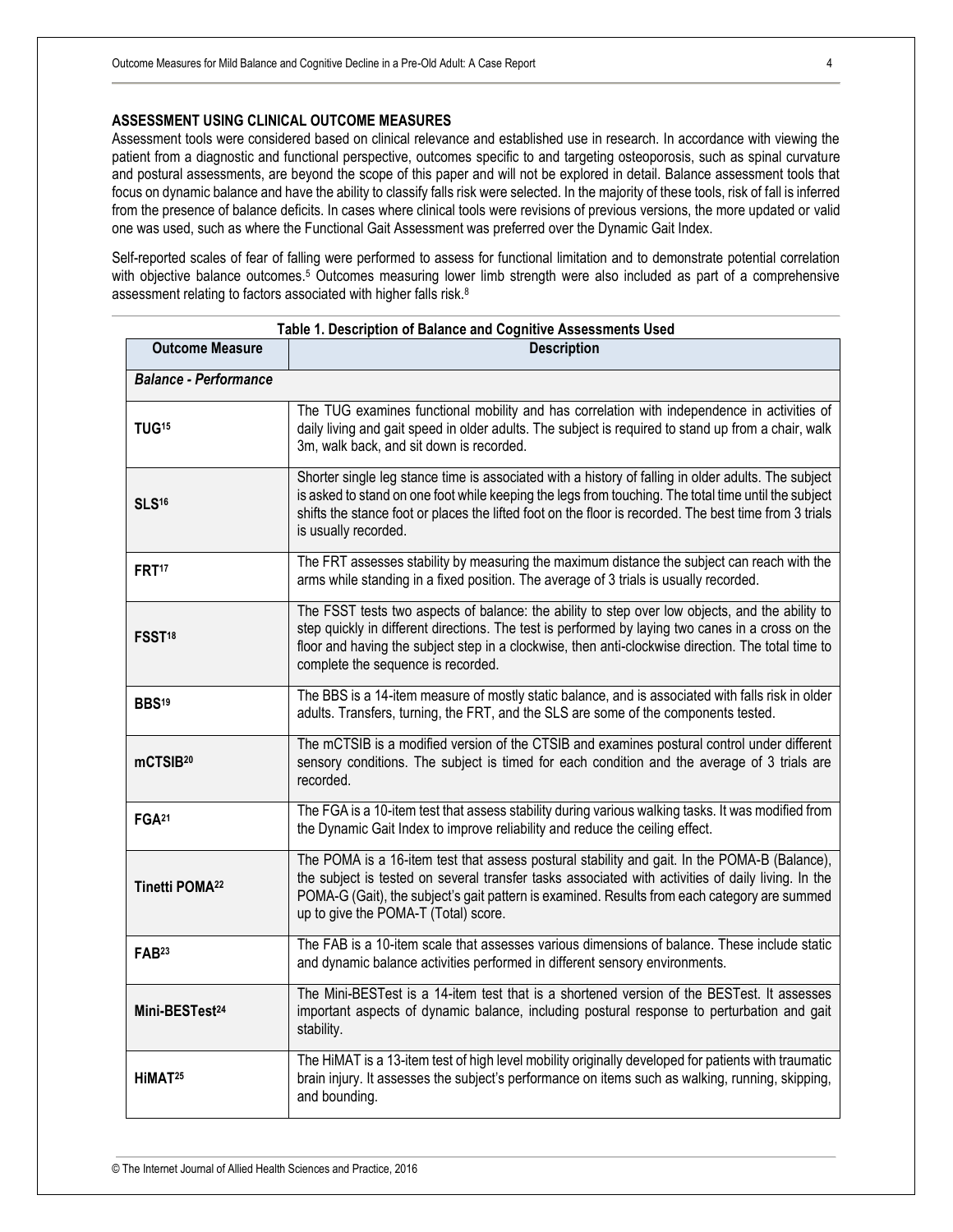| <b>Outcome Measure</b>                                                                                                                                                                                                                                                                                                                                                                                                                                                                                                                                                                                                                                                                                                                                    | <b>Description</b>                                                                                                                                                                                                                                                                        |  |  |  |
|-----------------------------------------------------------------------------------------------------------------------------------------------------------------------------------------------------------------------------------------------------------------------------------------------------------------------------------------------------------------------------------------------------------------------------------------------------------------------------------------------------------------------------------------------------------------------------------------------------------------------------------------------------------------------------------------------------------------------------------------------------------|-------------------------------------------------------------------------------------------------------------------------------------------------------------------------------------------------------------------------------------------------------------------------------------------|--|--|--|
| Balance - Self-reported                                                                                                                                                                                                                                                                                                                                                                                                                                                                                                                                                                                                                                                                                                                                   |                                                                                                                                                                                                                                                                                           |  |  |  |
| <b>FES-126</b>                                                                                                                                                                                                                                                                                                                                                                                                                                                                                                                                                                                                                                                                                                                                            | The FES-I is a 16-item questionnaire exploring an individual's level of concern about falls during<br>activities of daily living. This includes scenarios related to both indoor and outdoor activities.                                                                                  |  |  |  |
| ABC <sup>27</sup>                                                                                                                                                                                                                                                                                                                                                                                                                                                                                                                                                                                                                                                                                                                                         | The ABC is a 16-item questionnaire exploring an individual's level of confidence of not falling<br>while performing various activities of daily living. The individual is asked to rate confidence level<br>for each item in terms of percentage.                                         |  |  |  |
| Cognition                                                                                                                                                                                                                                                                                                                                                                                                                                                                                                                                                                                                                                                                                                                                                 |                                                                                                                                                                                                                                                                                           |  |  |  |
| <b>GPCOG</b> <sup>9</sup>                                                                                                                                                                                                                                                                                                                                                                                                                                                                                                                                                                                                                                                                                                                                 | The GPCOG is a dementia screening tool used by general practitioners. The first section is a 9-<br>item test that assesses orientation, clock drawing, information, and recall. If the individual scores<br>between 5-8 points, an interview is conducted with an informant or caregiver. |  |  |  |
| <b>MMSE<sup>9</sup></b>                                                                                                                                                                                                                                                                                                                                                                                                                                                                                                                                                                                                                                                                                                                                   | The most commonly-used instrument for screening cognitive impairment, the MMSE is an 11-<br>item test that assesses orientation, registration, attention and calculation, recall, language, and<br>copying.                                                                               |  |  |  |
| MoCA <sup>28</sup>                                                                                                                                                                                                                                                                                                                                                                                                                                                                                                                                                                                                                                                                                                                                        | The MoCA is a 12-item test that is similar to the MMSE but with more difficult tasks such as<br>executive function.                                                                                                                                                                       |  |  |  |
| Mini-Cog <sup>9</sup>                                                                                                                                                                                                                                                                                                                                                                                                                                                                                                                                                                                                                                                                                                                                     | The Mini-Cog is a brief screening test of dementia originally developed in community-dwelling<br>older adults. It comprises a 3-item recall and clock drawing test.                                                                                                                       |  |  |  |
| <b>Lower Limb Strength</b>                                                                                                                                                                                                                                                                                                                                                                                                                                                                                                                                                                                                                                                                                                                                |                                                                                                                                                                                                                                                                                           |  |  |  |
| 30s STS <sup>29</sup>                                                                                                                                                                                                                                                                                                                                                                                                                                                                                                                                                                                                                                                                                                                                     | The 30s STS is used to assess functional lower limb strength in older adults. The number of<br>times the subject can sit and stand fully from the chair within 30 seconds is recorded.                                                                                                    |  |  |  |
| TUG= Timed Up and Go; SLS= Single Leg Stance; FRT= Functional Reach Test; FSST= Four Square Step Test; BBS=<br>Berg Balance Scale; mCTSIB= Modified Clinical Test of Sensory Interaction in Balance; HiMAT= High Level Mobility<br>Assessment Tool; Mini-BESTest= Mini Balance Evaluation Systems Test; FGA=Functional Gait Assessment; Tinetti<br>POMA= Tinetti Performance Oriented Mobility Assessment; FAB= Fullerton Advanced Balance Scale; FES= Falls<br>Efficacy Scale-International; ABC= Activities-Specific Balance Confidence Scale; GPCOG= General Practitioner<br>Assessment of Cognition; MMSE= Mini Mental State Examination; MoCA= Montreal Cognitive Assessment; Mini-<br>Cog= Mini Cognitive Assessment Instrument; STS = Sit To Stand |                                                                                                                                                                                                                                                                                           |  |  |  |

Assessments were separated into the balance and cognitive categories and were performed by a single, trained physical therapist. Cognitive assessments were completed within the same day, while the balance assessments were divided into two sessions due to time limitations. Effort was made to ensure the assessments were performed under the same conditions, including time of day and environment. Adequate rest time was given between each assessment, and the patient was monitored for fatigue or boredom both subjectively and objectively. The results for the patient in this case are listed in Table 2.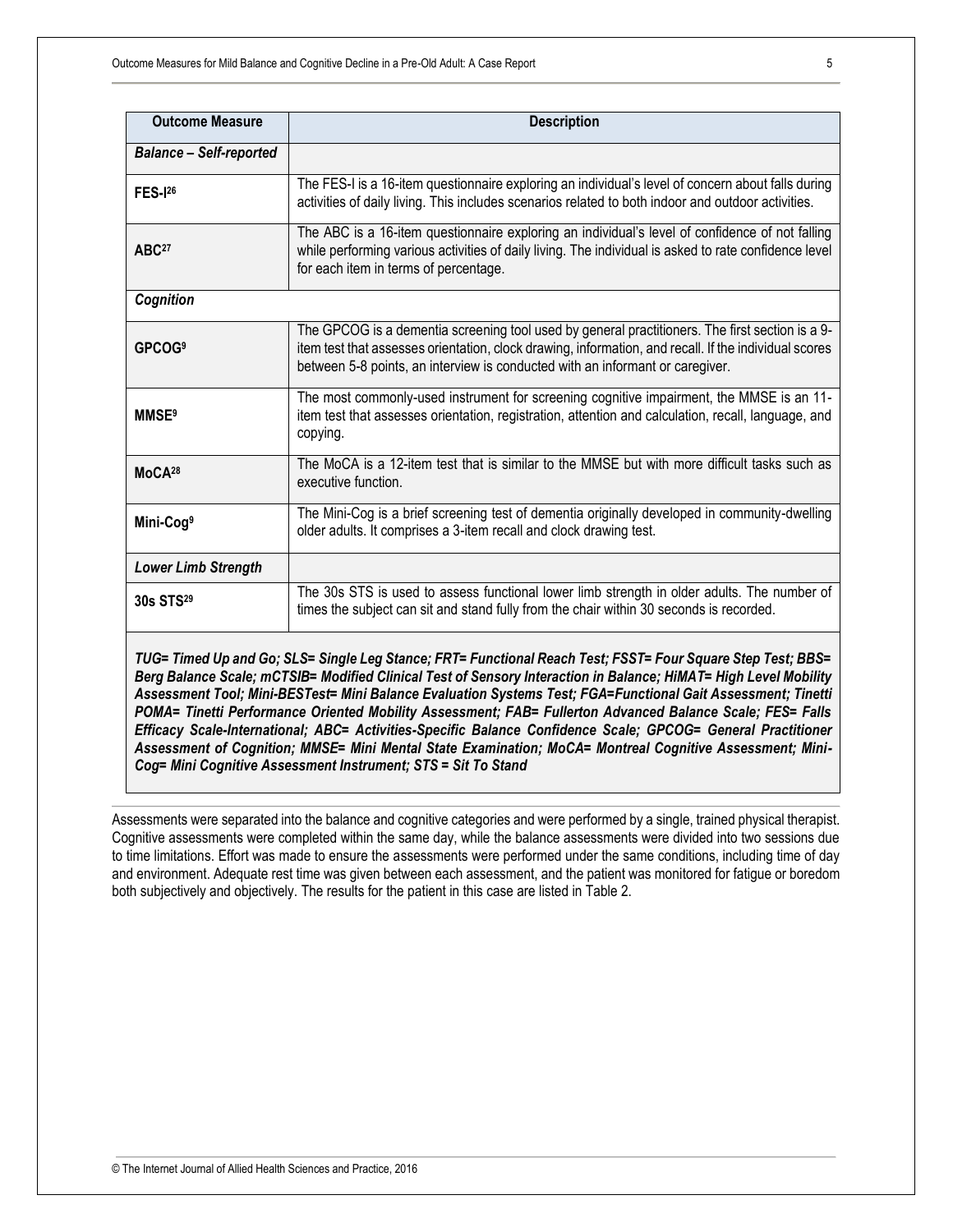| <b>Outcome Measure</b>         | <b>Score</b> | Table 2. Results of Dalance and Obymine Assessments Ferromned On the Fatient<br><b>Established Cut-off</b> | <b>Sensitivity</b>                    | <b>Specificity</b> |
|--------------------------------|--------------|------------------------------------------------------------------------------------------------------------|---------------------------------------|--------------------|
| <b>Balance - Performance</b>   |              |                                                                                                            |                                       |                    |
| TUG <sup>15</sup>              | 10.6 s       | $\geq 13.5$ s                                                                                              | 87%                                   | 87%                |
| <b>SLS16</b>                   | >30 s        | $30 s$                                                                                                     | 91%                                   | 75%                |
| FRT <sup>17</sup>              | 39.4 cm      | $<$ 18.5 cm                                                                                                | 75%                                   | 67%                |
| FSST <sup>18</sup>             | 8.30 sec     | $>15$ sec                                                                                                  | 85%                                   | 88%                |
| BBS <sup>19</sup>              | 56/56        | ≤51/56                                                                                                     | 91%                                   | $82\%$             |
| mCTSIB <sup>20</sup>           | 120/120 sec  | <120 sec                                                                                                   | 83-91%                                | 36-57%             |
| FGA <sup>21</sup>              | 27/30        | $\leq$ 22/30                                                                                               | 100%                                  | 72%                |
| <b>Tinetti POMA22</b>          | 27/28        | 19/28                                                                                                      | 64%                                   | 66.1%              |
| FAB <sup>23</sup>              | 33/40        | $\leq$ 25/40                                                                                               | 74.6%                                 | 52.6%              |
| Mini-BESTest <sup>24</sup>     | 21/28a       | 18-21/28 (moderate)                                                                                        | Not determined for this cut-off score |                    |
| HiMAT <sup>25</sup>            | 26/54a       | $<$ 48/54                                                                                                  | 70%                                   | 75%                |
| <b>Balance - Self-reported</b> |              |                                                                                                            |                                       |                    |
| <b>FES-126</b>                 | 23/64a       | 20-27/64 (moderate)                                                                                        | Not determined for this cut-off score |                    |
| ABC <sup>27</sup>              | 94.4%        | $≤67%$                                                                                                     | 84.4%                                 | 87.5%              |
| Cognition                      |              |                                                                                                            |                                       |                    |
| <b>GPCOG</b> <sup>9</sup>      | 9/9          | 5/9                                                                                                        | 85%                                   | 86%                |
| <b>MMSE<sup>9</sup></b>        | 30           | 24/30                                                                                                      | 69%                                   | 89%                |
| MoCA <sup>28</sup>             | 24/30a       | < 26/30                                                                                                    | 90%                                   | 87%                |
| Mini-Cog <sup>9</sup>          | 4/5          | By algorithm                                                                                               | 76%                                   | 89%                |
| Lower Limb Strength            |              |                                                                                                            |                                       |                    |
| 30s STS <sup>29</sup>          | 18 reps      | 12-17 reps                                                                                                 | <b>NA</b>                             |                    |

**Table 2. Results of Balance and Cognitive Assessments Performed On the Patient**

*TUG= Timed Up and Go; SLS= Single Leg Stance; FRT= Functional Reach Test; FSST= Four Square Step Test; BBS= Berg Balance Scale; mCTSIB= Modified Clinical Test of Sensory Interaction in Balance; HiMAT= High Level Mobility Assessment Tool; Mini-BESTest= Mini Balance Evaluation Systems Test; FGA=Functional Gait Assessment; Tinetti POMA= Tinetti Performance Oriented Mobility Assessment; FAB= Fullerton Advanced Balance Scale; FES= Falls Efficacy Scale-International; ABC= Activities-Specific Balance Confidence Scale; GPCOG= General Practitioner Assessment of Cognition; MMSE= Mini Mental State Examination; MoCA= Montreal Cognitive Assessment; Mini-Cog= Mini Cognitive Assessment Instrument; STS = Sit To Stand a indicates an abnormal score indicating increased risk of fall or cognitive deficit*

*<sup>b</sup> when combined with history of imbalance*

## **RESULTS OF OUTCOME MEASURES**

#### **Balance**

The results of the TUG, SLS, FRT and FSST do not indicate that this patient is at risk of fall based on established cut-off points.15- 18 The patient obtained maximum scores on the BBS and the mCTSIB. Results on the FGA, Tinetti POMA, and the FAB scales also reflect negative prediction of falls based on established cut-off points.<sup>21-23</sup> Of the tests that reflect an abnormal score, the Mini-BESTest indicates a moderate balance deficit and predicts a higher risk of fall.<sup>24</sup> The results on the HiMAT indicate the presence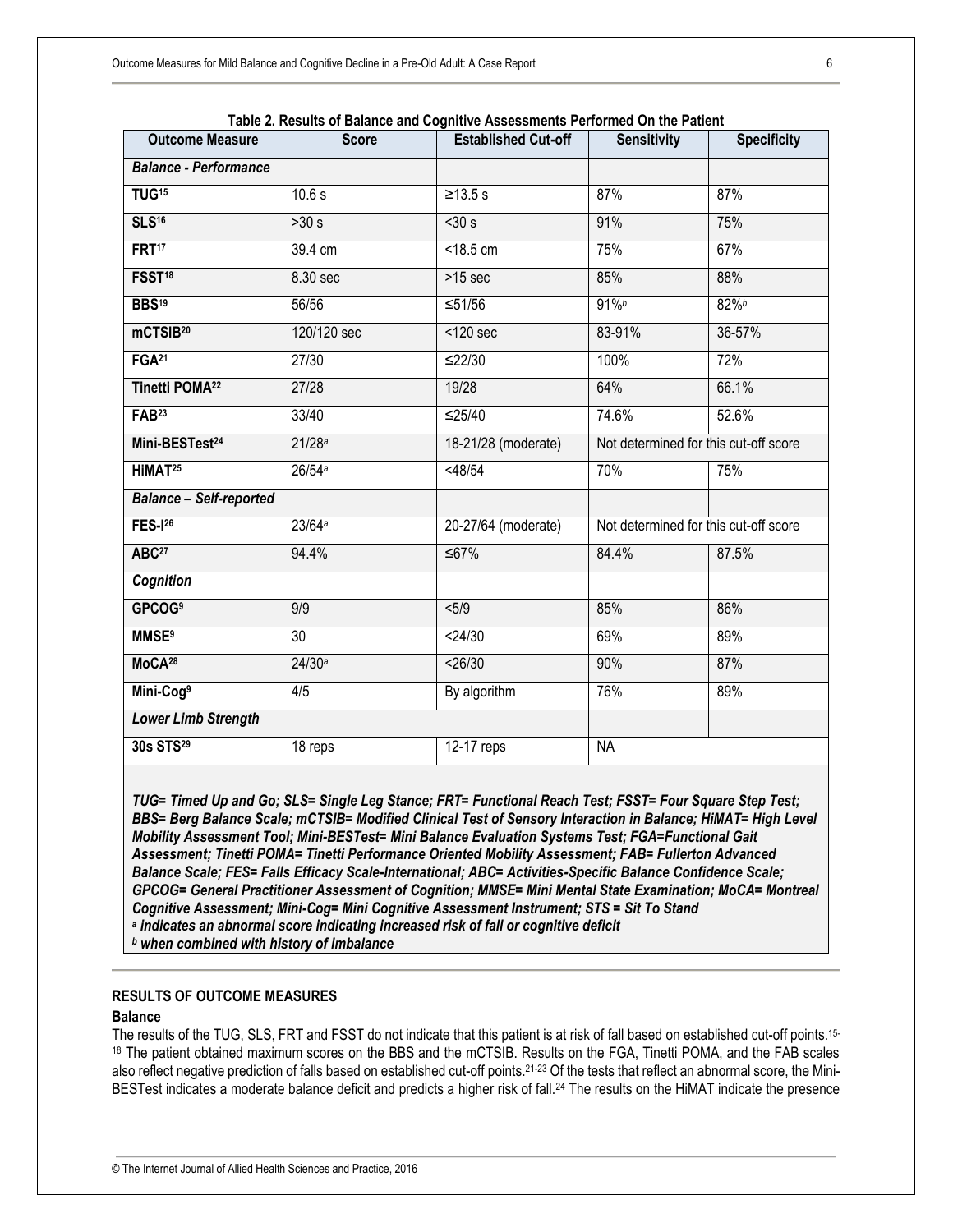of balance problems as it is well below the cut-off score of 47, although this has only been validated in patients with traumatic brain injury.<sup>25</sup>

Of the self-reported measures, only the FES-I identified moderate concern of falling and predicted risk of future fall using established cut-off scores.<sup>26</sup> The ABC scale failed to identify a history of falls in this patient, and predicts a low risk of future fall.<sup>27</sup>

#### **Cognition**

The patient attained maximum scores on the MMSE and the GPCOG. The result of <26/30 on the MoCA indicates cognitive impairment, but not dementia, using a cut-off score of ≤20/30.28,30 A recent study using a validated Chinese version of the MoCA further suggested that a cut-off score of ≤24/30 was able to detect dementia in 60-79-year-olds.<sup>31</sup> Results on the Mini-Cog indicate that the patient is non-demented.9,32

#### **Lower Limb Strength**

The patient completed 18 repetitions on the 30s STS, which is above normative data for her gender and age range.29,33 This indicates normal functional lower limb strength.

#### **DISCUSSION**

#### **Balance**

Traditionally, simple performance tests such as the TUG, SLS, FRT, and the FSST have been used in clinical settings to identify balance deficits and classify falls risk in older adults.<sup>5</sup> However, most of these tests were validated in patients ≥65 years old who tended to be frailer and with higher levels of balance deficits. The recognition of balance as a complex construct and its relation to falls risk has prompted a movement towards an increased use of combined assessments and batteries of tests in the form of ordinal scales to detect and quantify balance deficits.<sup>5</sup> This is supported by a previous study that found that a history of falls in women with osteoporosis was present even in those with good standing balance and lower limb strength.<sup>34</sup> Only the Mini-BESTest and the HiMAT were specific enough to detect balance deficits in this patient.

The Mini-BESTest has been found to have minimal to no ceiling effects compared to the BBS in non-neurological populations, and higher accuracy at discriminating between fallers in a general population than the BBS, with a sensitivity of 85% and specificity of 75%.35,36 The discriminant validity of the Mini-BESTest has also been consistent in the literature regarding evidence in various neurological populations.<sup>37</sup> This has proven accurate in the case of this patient in that it was able to identify the history of falls using a cut-off score of 16/28, and was the only instrument assessing objective balance to successfully do so.<sup>36</sup> On the other hand, an issue of greater importance from a clinical perspective is the ability to predict falls. The patient's results on the Mini-BESTest lies on the upper limit of the established range, suggesting that the patient is at risk of fall.<sup>24</sup> The utility of the Mini-BESTest is even more promising given the validation of this tool in persons older than 60 years.<sup>24,38</sup>

Although the HiMAT was also able to detect balance deficits in this patient, it is not the best choice of assessment tool as it was developed for and has only been validated in patients with traumatic brain injury.<sup>25</sup> Nevertheless, it appears to warrant merit in its ability to detect mild balance deficits where other instruments failed. Consideration should be made in validating or modifying this tool for use in the general older community-dwelling population.

The FAB is a performance measure scale developed specifically to address balance problems in high-functioning older adults.<sup>39</sup> Despite this, the FAB failed to discriminate falls history and risk in this patient when using the cut-off score of 25/40, which is at the optimum level of balance between sensitivity and specificity.<sup>23</sup> Moreover, even at this cut-off value, specificity remains generally lower than sensitivity, and specificity decreases with higher total scores.<sup>23</sup> Specificity for this tool for total scores ≥30/40 was found to be exceedingly poor at less than 20%, meaning that the tool was all the more unable to correctly identify fallers who scored within this range.<sup>23</sup> In addition, one item on the FAB is contraindicated in persons with osteoporosis (Item 8, two-footed jump), for which they would automatically receive a score of 0. This did not affect the predictive ability of the scale for this patient, although this is also not surprising given the lack of validation of its use in adults with osteoporosis.

It should be noted that a key characteristic of the Mini-BESTest that distinguishes it from the other tools is the assessment of reactive postural response.<sup>38</sup> This was a subsystem in which the patient performed most poorly, and which is not found in many balance assessments as most usually test volitional, but not external perturbation. However, this was not found to be a strong predictor variable in the FAB scale and has not yet been specifically investigated in the Mini-BESTest.<sup>23</sup> Previous studies have suggested that individuals with higher functioning fall due to extrinsic factors rather than balance deficits.<sup>38</sup> This is congruent with the finding that most falls in the elderly occur due to accidents or the environment, and accurately reflects falls history in this patient.8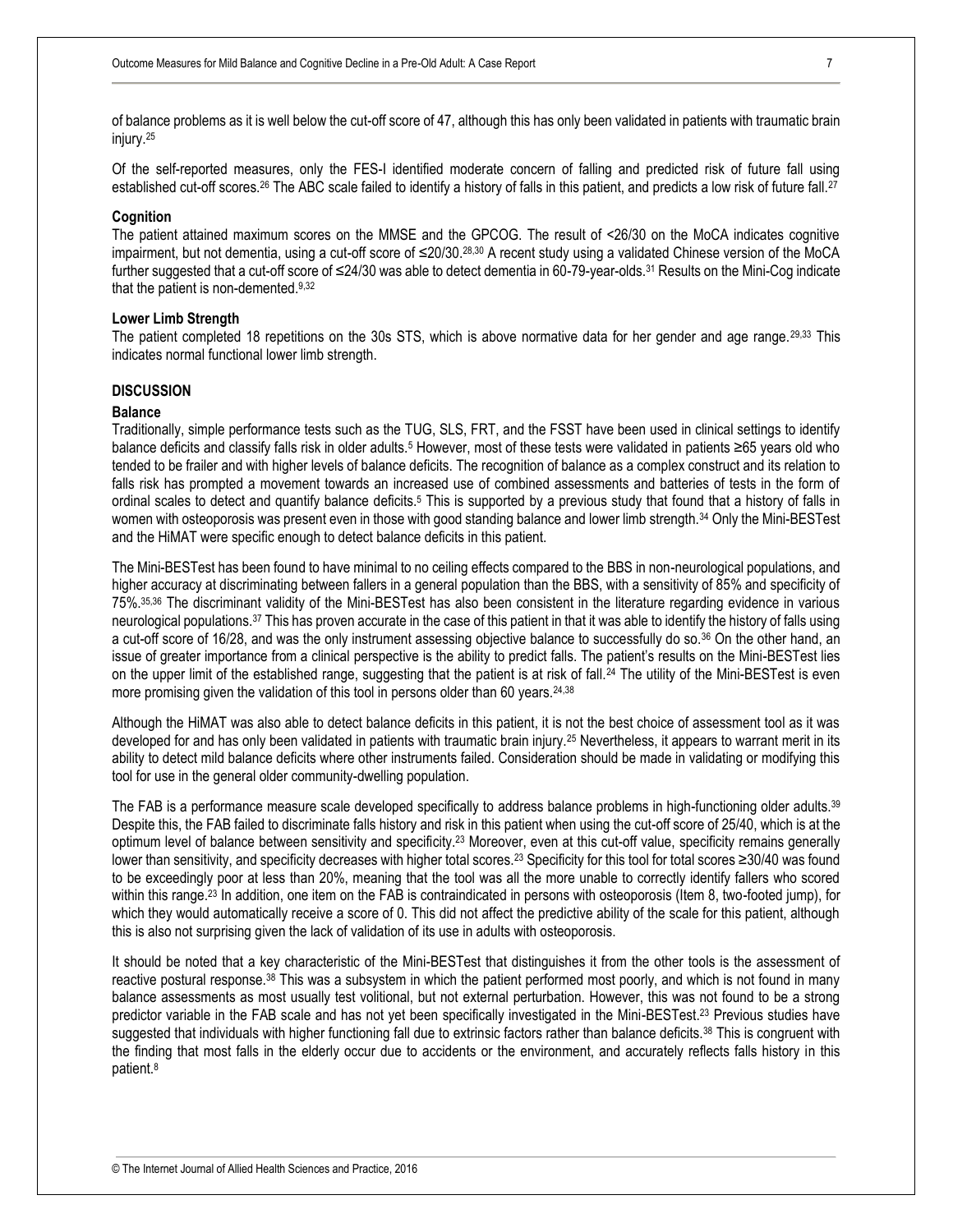Interestingly, the ABC scale failed to detect falls history and risk in this patient, despite a sensitivity of 84.4% for the cut-off of 67%.<sup>27</sup> Although both the ABC and the FES-I offer similar clinical outcomes, the FES-I has been shown to correlate better with females' body composition, functional abilities, and health-related characteristics when self-evaluating their risk of falling. Hence, this may explain why the FES-I performed better in this patient. Because of its relationship with multiple predictor characteristics, the FES-I has been recommended over the ABC for use in community-dwelling older adults.<sup>40</sup>

#### **Cognition**

The MMSE and the MoCA are two commonly used screening tools for cognitive decline, and are popular for their brief and simple administration. Previous studies have shown that the MoCA has higher sensitivity than the MMSE in detecting MCI, and with excellent positive and negative predictive values for MCI.<sup>28,41</sup> In the original paper by Nasreddine et al, recommendations were made to use an algorithmic approach, namely to administer the MoCA only if the MMSE score was normal.<sup>28</sup> Similarly, the MoCA only should be administered if there were cognitive complaints without functional impairment, since the MMSE score was likely to be normal.<sup>28</sup> This practical approach was supported by later studies and by the results of the patient in this case.<sup>30</sup>

The GPCOG and Mini-Cog are two other popular and effective screening tools for dementia demonstrating higher negative predictive values than the MMSE.<sup>9</sup> However, these have not been validated in MCI, which, as discussed earlier, is clinically different from a diagnosis of dementia. Given their similar psychometric properties to the MMSE and its poor sensitivity in detecting MCI, it is therefore unsurprising that the patient obtained normal scores for these tests.

#### **Implications for Intervention**

#### *Balance Training*

The results of the balance assessment battery present a key concern: does this patient have mild balance deficits? And, perhaps more importantly, should she receive therapeutic intervention to prevent future falls? In view of the lack of sensitivity in balance assessment tools in pre-old adults and the multiple factors associated with falls risk, it is difficult to conclusively determine if she does have balance deficits and to quantify her risk of future falls. Furthermore, given that the majority of falls in older adults are caused by extrinsic factors, traditional methods of falls prediction may not be fully applicable to this patient.<sup>8</sup> However, given this patient's falls history and positive results on at least one outcome measure, it would not be unreasonable to err on the side of caution from a clinical perspective and to provide some form of intervention to address balance and falls risk. Since there can be a fine line between preventative and active treatment, the dilemma for the PT is not likely to be whether or not to treat this patient, but rather the method of delivery and the issues surrounding the logistic and administrative aspects of the interventions. That is, should this patient receive a one-time session of education and balance exercises, or should she join a targeted balance program that runs for 12 weeks? Are these costs claimable from third-party payers? The ambiguity in falls risk assessment has implications not only from a clinical perspective, but also from the legal and administrative standpoint where it can be difficult to justify decisions based on inexplicit results.

These issues notwithstanding, most rehabilitative interventions targeted at patients with osteoporosis in the literature tend to focus on balance and strength training in order to reduce falls risk. In the case of this patient, interventions focusing on balance training should be prioritized over strength training because her functional strength was determined to be normal. However, there is, to date, no research that investigates the effectiveness of balance training programs in persons with osteoporosis and only mild balance deficits, simply because it is difficult to classify the latter. There are some limitations to extrapolating results from current research to this case. Firstly, most research on balance training has been performed on participants aged 65 years and older or tend to include those with more frailty. Secondly, most outcome measures used in current research are not sensitive enough to detect mild balance deficits and to correlate with falls risk prediction.<sup>42</sup>

Nevertheless, balance training remains a pertinent intervention strategy when considering this patient's history of and probable risk of future falls. Exercise programs that include balance training and muscle strengthening have been found to be effective in reducing rate of and risk of falls.<sup>43</sup> Progressive balance training programs designed specifically for osteoporosis have been shown to be effective in reducing actual falls and improving dynamic balance in a 1-year follow-up period. <sup>44</sup> Balance training emphasizing dual-task training have also been shown to be effective in reducing fear of falls on the FES-I for patients with osteoporosis.<sup>45</sup> More novel interventions such as yoga, Tai Chi and the Otago program also show promising results for older adults with osteoporosis or balance deficits.42,46,47 These programs generally range from 12 weeks to 1 year in duration.

For this patient, moderate to advanced balance training utilizing the environment and the addition of cognitive tasks would be appropriate for her level. Specific exercises that would challenge her may include sitting on balance balls with cognitive and motor task additions, walking on soft foam forwards and backwards, or performing lunges on request.<sup>48</sup> In addition, implementation of multiple interventions appears to significantly reduce rate of falls in older adults, with some of the most effective being a combination of exercise, home safety intervention, and vision assessment.8,43 Given that this patient had abnormal scores on the Mini-BESTest,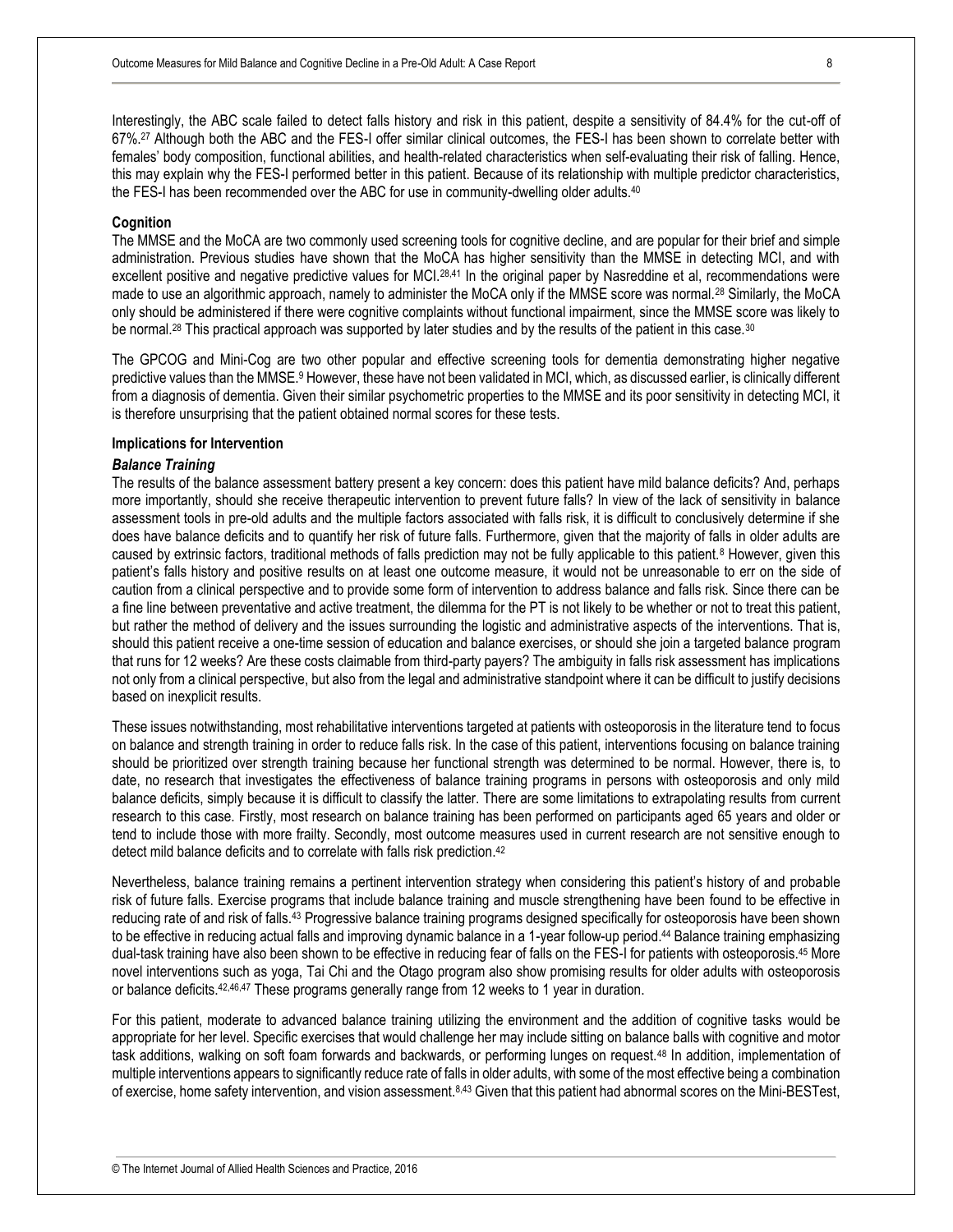HiMAT and FES-I, these tests would be the most appropriate to evaluate treatment effectiveness and reassess risk postintervention in this case.

#### *Cognitive Interventions*

A PT's main role in screening for cognitive deficits is to convey such findings to the relevant healthcare professionals, in order to facilitate formal diagnosis. Although cognitive therapy is generally out of the scope of PT practice, it may be useful to have brief knowledge regarding the interventions targeting cognitive decline.

Of the current interventions available, only cognitive and behavioural programs consistently show efficacy in conferring benefits in MCI.49,50 Many of these programs tend to emphasize memory training and stimulation, which is congruent with the key clinical characteristic of MCI.<sup>51</sup> Such programs are usually conducted by trained health professionals in outpatient memory clinics.

#### *Combined Training*

A combined approach incorporating both cognitive intervention and balance training demonstrates significant potential in reducing falls risk in older adults with MCI compared to balance training alone.<sup>52,53</sup> Specifically, improvements were demonstrated in the TUG with dual task, Tinetti POMA, and the BESTest, but not the FES-I.52,53 Given the validity of the outcome measures used in this study, such a combined approach may prove promising for the patient in this case. More rigorous studies with valid and sensitive outcomes should be considered for future research to explore such novel interventions.

#### **Prognosis**

As previously discussed, it is difficult to conclusively quantify this patient's risk of future falls. However, interventions targeting osteoporosis and/or mild balance deficits demonstrate promising benefits that may be applied to this patient, including improved dynamic balance, reduced fall rate and reduced fear of falling.

Predicting and preventing falls in patients with osteoporosis is of particular interest because of the risk of osteoporotic fractures.<sup>13</sup> Independent of falls, this patient's 10-year fracture risk using the FRAX ®WHO Fracture Risk Assessment Tool is calculated to be 1.7% for major osteoporotic fracture and 0% for hip fracture.<sup>54</sup> This provides some reassurance, but does not diminish the importance of preventing falls to minimize fracture risk.

Studies have shown that MCI cases have a conversion rate to dementia of about 6-16% per year.<sup>10</sup> Early cognitive interventions appear to have some merit in arresting or delaying cognitive decline and progression to dementia.<sup>49</sup>

#### **Strengths and Limitations of the Case**

This case has clearly demonstrated that many clinical tools used in the screening of balance and cognitive decline are not sensitive enough to detect mild levels of deficit despite demonstrating generally high specificity, sensitivity, and concurrent validity with one another in research trials. The performance of an assessment tool is meaningless without proper interpretation of the results; thus, this case has shown that achieving this can be challenging because it depends on whether the characteristics of the patient matches those of the persons investigated in the validation studies. Furthermore, in clinical application, a positive result on a test may be in reality a false positive. Conversely, a negative result may actually be a false negative. The decision on whether or not to refer or to treat the patient has to take into consideration the entire clinical picture and the individual's circumstances. For this case, the results also demonstrate that referral to a PT would not be deemed unnecessary given the positive findings of the balance and cognitive tests despite the absence of functional and participation limitations.

On the other hand, the ambiguity and challenge in interpreting test results also serves as a limitation in this case. A clinical tool's performance on a single individual is not indicative of its overall psychometric properties and hence should not be dismissed in its general clinical utility. This is a reminder to clinicians of the importance of carefully selecting the most appropriate and valid tools to measure the individual patient's outcomes using a battery of tests and measures where possible.

#### **Considerations for Research**

There are several areas of potential for future research. Firstly, the development and validation of sensitive instruments to detect mild balance deficits should be considered. Based on this case, the Mini-BESTest, HiMAT and FES-I prove the most promising. Validation of these and any new tools should be explored in participants while taking into consideration that health and disability are not strictly reflected by chronological age alone. This would pave the way for better falls-prediction algorithms and intervention plans to be developed. Secondly, the concept of poor reactive postures should be explored more thoroughly, given the reasonable association with accidents being the most prevalent reason for falls, and incorporated into both clinical outcome measurement and intervention approaches for mild balance deficits. Future research on developing clinical tests of postural responses to predict falls in individuals with mild balance deficits may warrant merit. Thirdly, the utility of the MMSE and the MoCA in combination should be further explored to develop an algorithmic approach to screening for MCI in the general population, having shown promise in this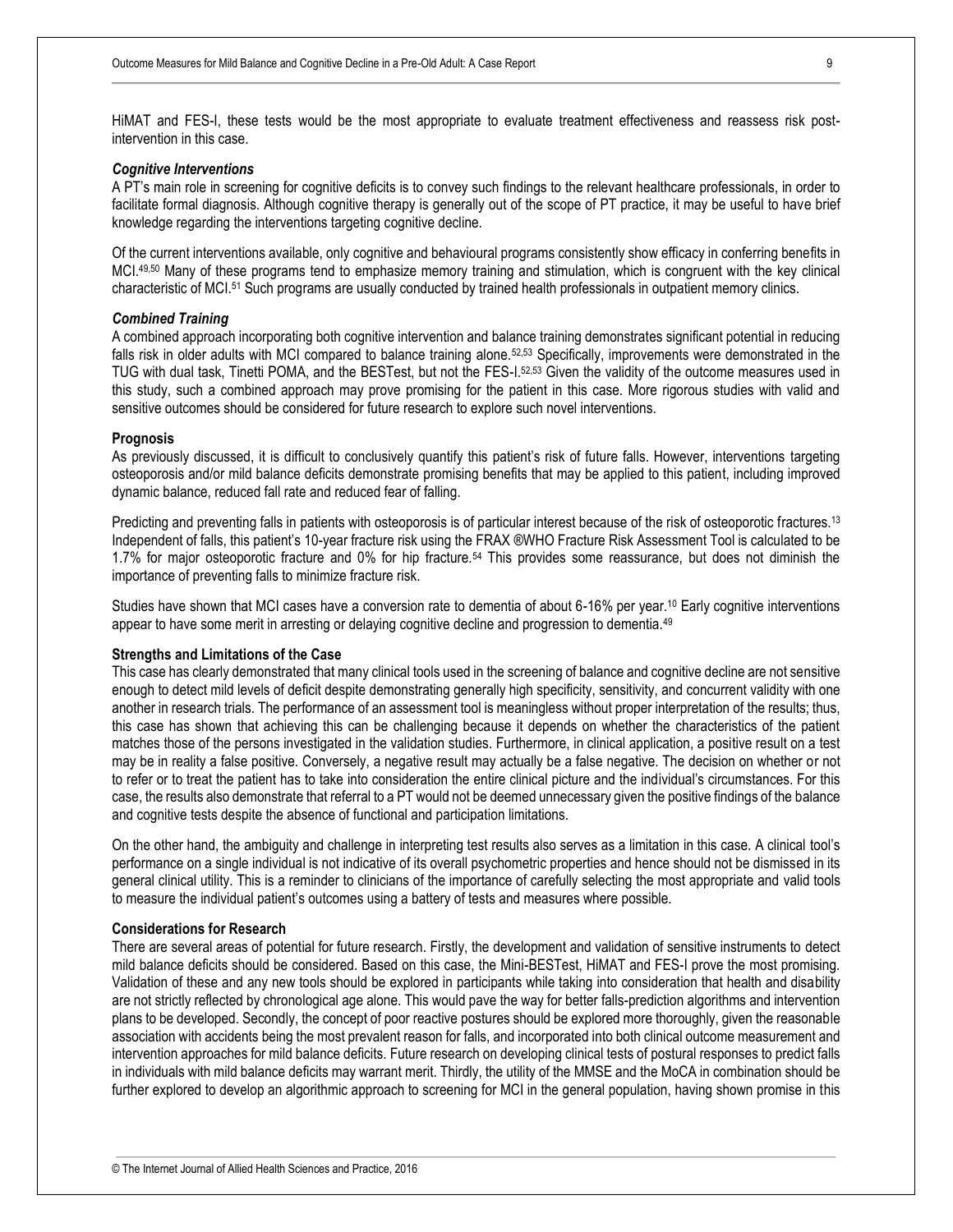case. Lastly, given the emerging recognition that falls and cognition are linked, combined balance and cognitive therapies should be explored further as a promising management approach to falls prevention.<sup>6</sup>

#### **CONCLUSION**

As concepts of ageing and health continue to change, so must research and application of clinical tools conform to properly address deficits in health and function. Early intervention to address mild balance and cognitive deficits require specific, sensitive clinical tools to detect and classify risk in pre-old adults. Of the currently available instruments, the Mini BESTest, HiMAT, FES-I, and the MoCA demonstrated the most potential in screening for mild deficits in this case study. More research on mild balance and cognitive deficits should be conducted in order to develop better clinical tools to detect impairment, risk classification, and guide optimal management approaches in this group of at-risk patients.

#### **References**

- 1. *WHO Definition of Ageing.* World Health Organization [Internet]. WHO; c2016.. Available from http://www.who.int/healthinfo/survey/ageingdefnolder/en/. Accessed April 11, 2016.
- 2. Sanderson WC, Scherbov S. Faster Increases in Human Life Expectancy Could Lead to Slower Population Aging. *PLoS One*. 2015;10(4):e0121922. doi: 10.1371/journal.pone.0121922. [PMID: 25876033]
- 3. Sanderson WC, Scherbov S. The Characteristics Approach to the Measurement of Population Aging*. Popul Dev Rev*. 2013;39 (4):673-85. doi: 10.1111/j.1728-4457.2013.00633.x.
- 4. McArdle WD, Katch FI, Katch VL. Physical Activity, Successful Aging, and Disease Prevention. In: McArdle WD, Katch FI, Katch VL*. Essentials of Exercise Physiology,* 5e*.* Philadelphia, PA : Wolters Kluwer; 2015. p. 584-618.
- 5. Nnodim JO, Yung RL. Balance and its Clinical Assessment in Older Adults A Review*. J Geriatr Med Gerontol*. 2015;1(1). pii: 003. [PMID: 26942231]
- 6. Segev-Jacubovski O, Herman T, Yogev-Seligmann G, Mirelman A, Giladi N, Hausdorff JM. The interplay between gait, falls and cognition: Can cognitive therapy reduce fall risk? *Expert Rev Neurother*. 2011 Jul;11(7):1057-75. doi: 10.1586/ern.11.69. [PMID: 21721921]
- 7. Hilliard MJ, Martinez KM, Janssen I, Edwards B, Mille ML, Zhang Y, et al. Lateral balance factor predict future falls in community-living older adults*. Phys Med Rehabil*. 2008 Sep;89(9):1708-13. doi: 10.1016/j.apmr.2008.01.023. [PMID: 18760155]
- 8. Rubenstein LZ. Falls in older people: epidemiology, risk factors and strategies for prevention*. Age Ageing*. 2006 Sep;35 Suppl 2:ii37-41. [PMID: 16926202]
- 9. Brodaty H, Low LF, Gibson L, Burns K. What is the best dementia screening instrument for general practitioners to use? *Am J Geriatr Psychiatry*. 2006 May;14(5):391-400. [PMID: 16670243]
- 10. Albert MS, Blacker D. Mild cognitive impairment and dementia*. Annu Rev Clin Psychol*. 2006;2:379-88. doi: 10.1146/annurev.clinpsy.1.102803.144039. [PMID: 17716075]
- 11. Petersen RC, Smith GE, Waring SC, Ivnik RJ, Tangalos EG, Kokmen E. Mild cognitive impairment: clinical charaterization and outcome. *Arch Neurol*. 1999 Mar;56(3):303-8. doi:10.1001/archneur.56.3.303. [PMID: 10190820]
- 12. Measurement and Outcomes. In: *Guide to Physical Therapy Practice 3.0.* Alexandria, VA: American Physical Therapy Association; 2014. Available at http://guidetoptpractice.apta.org/content/1/SEC3.body. Accessed Apr 17, 2016.
- 13. Van Helden S, van Geel AC, Geusens PP, Kessels A, Nieuwenhuijzen Kruseman AC, Brink PR. Bone and fall-related fracture risks in women and men with a recent clinical fracture*. J Bone Joint Surg Am*. 2008 Feb;90(2):241-8. doi: 10.2106/JBJS.G.00150. [PMID: 18245581]
- 14. Boise L, Camicioli R, Morgan DL, Rose JH, Congleton L. Diagnosing dementia: perspectives of primary care physicians*. Gerontologist*. 1999 Aug;39(4):457-64. [PMID: 10495584]
- 15. Shumway-Cook A, Brauer S, Woollacott M. Predicting the probability for falls in community-dwelling older adults using the timed up and go test. *Phys Ther*. 2000 Sep;80(9):896-903. [PMID: 10960937]
- 16. Hurvitz EA, Richardson JK, Werner RA, Ruhl AM, Dixon MR. Unipedal stance testing as an indicator of fall risk among older outpatients. *Arch Phys Med Rehabil*. 2000 May;81(5):587-91. [PMID: 10807096]
- 17. Thomas JI, Lane JV. A pilot study to explore the predictive validity of 4 measures of falls risk in frail elderly patients. *Arch Phys Med Rehabil.* 2005 Aug;86(8):1636-40. doi: 10.1016/j.apmr.2005.03.004. [PMID: 16084819]
- 18. Dite W, Temple VA. A clinical test of stepping and change of direction to identify multiple falling older adults. *Arch Phys Med Rehabil*. 2002 Nov;83(11):1566-71. [PMID: 12422327]
- 19. Shumway-Cook A, Baldwin M, Polissar NL, Gruber W. Predicting the probability for falls in community-dwelling older adults. *Phys Ther*. 1997 Aug;77(8):812-9. [PMID: 9256869]
- 20. Wrisley DM, Whitney SL. The effect of foot position on the modified clinical test of sensory interaction and balance*. Arch Phys Med Rehabil*. 2004 Feb;85(2):335-8. [PMID: 14966723]
- 21. Wrisley DM, Kumar NA. Functional gait assessment: concurrent, discriminative, and predictive validity in community-dwelling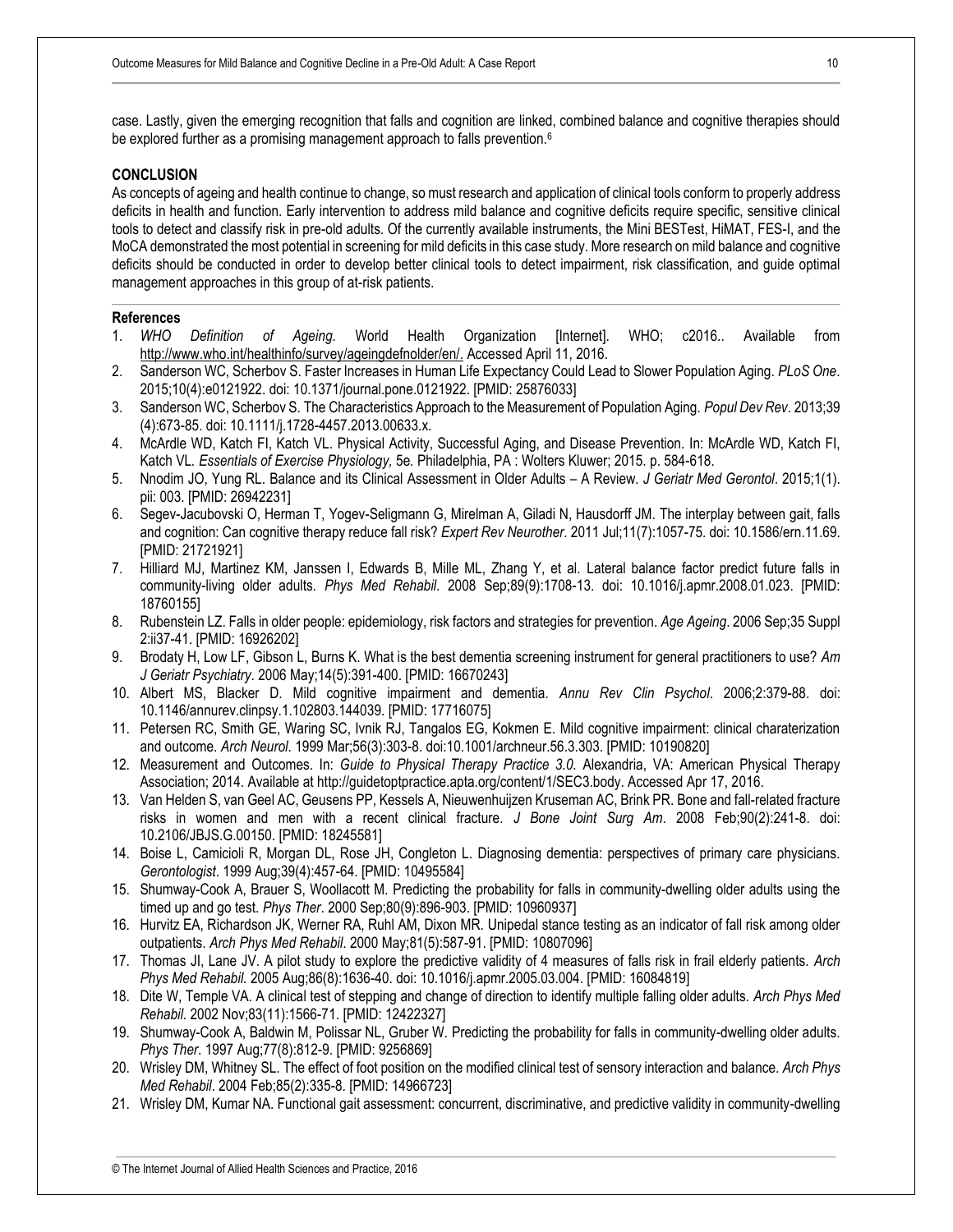older adults. *Phys Ther*. 2010 May;90(5):761-73. Epub 2010 Apr 1. doi: 10.2522/ptj.20090069. [PMID: 20360052]

- 22. Faber MJ, Bosscher RJ, van Wieringen PC. Clinimetric properties of the performance-oriented mobility assessment*. Phys Ther*. 2006 Jul;86(7):944-54. [PMID: 16813475]
- 23. Hernandez D, Rose DJ. Predicting which older adults will or will not fall using the Fullerton Advanced Balance Scale. *Arch Phys Med Rehabil.* 2008 Dec;89(12):2309-15. Epub 2008 Nov 1. doi: 10.1016/j.apmr.2008.05.020. [PMID: 18976981]
- 24. Franchignoni F, Godi M, Guglielmetti S, Nardone A, Giordano A. Enhancing the usefulness of the Mini-BESTest for measuring dynamic balance: a Rasch validation study*. Eur J Phys Rehabil Med*. 2015 Aug;51(4):429-37. Epub 2015 Feb 5. [PMID: 25653078]
- 25. Kleffelgaard I, Roe C, Sandvik L, Hellstrom T, Soberg HL. Measurement properties of the high-level mobility assessment tool for mild traumatic brain injury. *Phys Ther.* 2013 Jul;93(7):900-10. Epub 2013 Mar 15. doi: 10.2522/ptj.20120381. [PMID: 23504342]
- 26. Delbaere K, Close JC, Mikolaizak AS, Sachdev PS, Brodaty H, Lord SR. The Falls Efficacy Scale International (FES-I). A comprehensive longitudinal validation study. *Age Ageing.* 2010 Mar;39(2):210-6. Epub 2010 Jan 8. doi: 10.1093/ageing/afp225. [PMID: 20061508]
- 27. Lajoie Y, Gallagher SP. Predicting falls within the elderly community: comparison of postural sway, reaction time, the Berg balance scale and the Activities-specific Balance Confidence (ABC) scale for comparing fallers and non-fallers. *Arch Gerontol Geriatr*. 2004 Jan-Feb;38(1):11-26 [PMID: 14599700].
- 28. Nasreddine ZS, Phillips NA, Bédirian V, Charbonneau S, Whitehead V, Collin I, et al. The Montreal Cognitive Assessment, MoCA: a brief screening tool for mild cognitive impairment. *J Am Geriatr Soc*. 2005 Apr;53(4):695-9. doi: 10.1111/j.1532- 5415.2005.53221.x. [PMID: 15817019]
- 29. Rikli R, Jones J. Functional fitness normative scores for community-residing older adults, ages 60-94. *J Aging Phys Act.* 1999 Apr;7(2):162-81. doi: 10.1123/japa.7.2.162.
- 30. Larner AJ. Screening utility of the Montreal Cognitive Assessment (MoCA): in place of--or as well as--the MMSE? *Int Psychogeriatr.* 2012 Mar;24(3):391-6. doi: 10.1017/S1041610211001839. [PMID: 22014176]
- 31. Tan JP, Li N, Gao J, Wang LN, Zhao YM, Yu BC, et al. Optimal cutoff scores for dementia and mild cognitive impairment of the Montreal Cognitive Assessment among elderly and oldest-old Chinese population*. J Alzheimers Dis*. 2015;43(4):1403-12. doi: 10.3233/JAD-141278. [PMID: 25147113]
- 32. Borson S, Scanlan J, Brush M, Vitaliano P, Dokmak A. The Mini-Cog: A cognitive 'vital signs' measure for dementia screening in multi-lingual elderly. *Int J Geriatr Psychiatry*. 2000 Nov;15(11),1021-7. [PMID: 11113982]
- 33. Macfarlane DJ, Chou KL, Cheng YH, Chi I. Validity and normative data for thirty-second chair stand test in elderly communitydwelling Hong Kong Chinese. *Am J Hum Biol.* 2006 May-Jun;18(3):418-21. doi: 10.1002/ajhb.20503. [PMID: 16634026]
- 34. Puah Y-H, Ong P-H, Lim EC-W, Huang KS, Clark RA, Chandran M. Functional heterogeneity and outcomes in communitydwelling women with osteoporosis, with and without a history of falls. *Gait Posture*. 2014 Mar;39(3):971-7. Epub 2013 Dec 21. doi: 10.1016/j.gaitpost.2013.12.009. [PMID: 24411225]
- 35. Chan AC, Pang MY. Assessing balance function in patients with total knee arthroplasty*. Phys Ther.* 2015 Oct;95(10):1397- 407. Epub 2015 Apr 16. doi: 10.2522/ptj.20140486. [PMID: 25882482]
- 36. Yingyongyudha A, Saengsirisuwan V, Panichaporn W, Boonsinsukh R. The Mini-Balance Evaluation Systems Test (Mini-BESTest) Demonstrates Higher Accuracy in Identifying Older Adult Participants With History of Falls Than Do the BESTest, Berg Balance Scale, or Timed Up and Go Test. *J Geriatr Phys Ther*. 2016 Apr-Jun;39(2):64-70. doi: 10.1519/JPT.0000000000000050. [PMID: 25794308]
- 37. Potter K, Brandfass K. The Mini-Balance Evaluations Systems Test (Mini-BESTest). *J Physiother*. 2015 Oct;61(4):225. Epub 2015 Jun 1. doi: 10.1016/j.jphys.2015.04.002. [PMID: 26044345]
- 38. O'Hoski S, Sibley KM, Brooks D, Beauchamp MK. Construct validity of the BESTest, mini-BESTest and BriefBESTest in adults aged 50 years and older. *Gait Posture*. 2015 Sep;42(3):301-5. doi: 10.1016/j.gaitpost.2015.06.006. Epub 2015 Jun 25. [PMID: 26183191]
- 39. Rose DJ, Lucchese N, Wiersma LD. Development of a Multidimensional Balance Scale for Use With Functionally Independent Older Adults. *Arch Phys Med Rehabil*. 2006 Nov;87(11):1478-85. doi: 10.1016/j.apmr.2006.07.263. [PMID: 17084123]
- 40. Smee DJ, Berry HL, Anson JM, Waddington GS. The Relationship Between Subjective Falls-Risk Assessment Tools and Functional, Health-Related, and Body Composition Characteristics*. J Appl Gerontol.* 2015 Feb 19. pii: 0733464815570669. doi: 10.1177/0733464815570669. [PMID: 25698721]
- 41. Moafmashhadi P, Koski L. Limitations for interpreting failure on individual subtests of the Montreal Cognitive Assessment*. J Geriatr Psychiatry Neurol*. 2013 Mar;26(1):19-28. Epub 2013 Feb 4. doi: 10.1177/0891988712473802. [PMID: 23385364]
- 42. Howe TE, Rochester L, Neil F, Skelton DA, Ballinger C. Exercise for improving balance in older people. *Cochrane Database Syst Rev*. 2011 Nov 9;(11):CD004963. doi: 10.1002/14651858.CD004963.pub3. [PMID: 22071817]
- 43. Gillespie LD, Robertson MC, Gillespie WJ, Sherrington C, Gates S, Clemson LM, et al. Interventions for preventing falls in older people living in the community*. Cochrane Database Syst Rev*. 2012 Sep 12;(9):CD007146. doi: